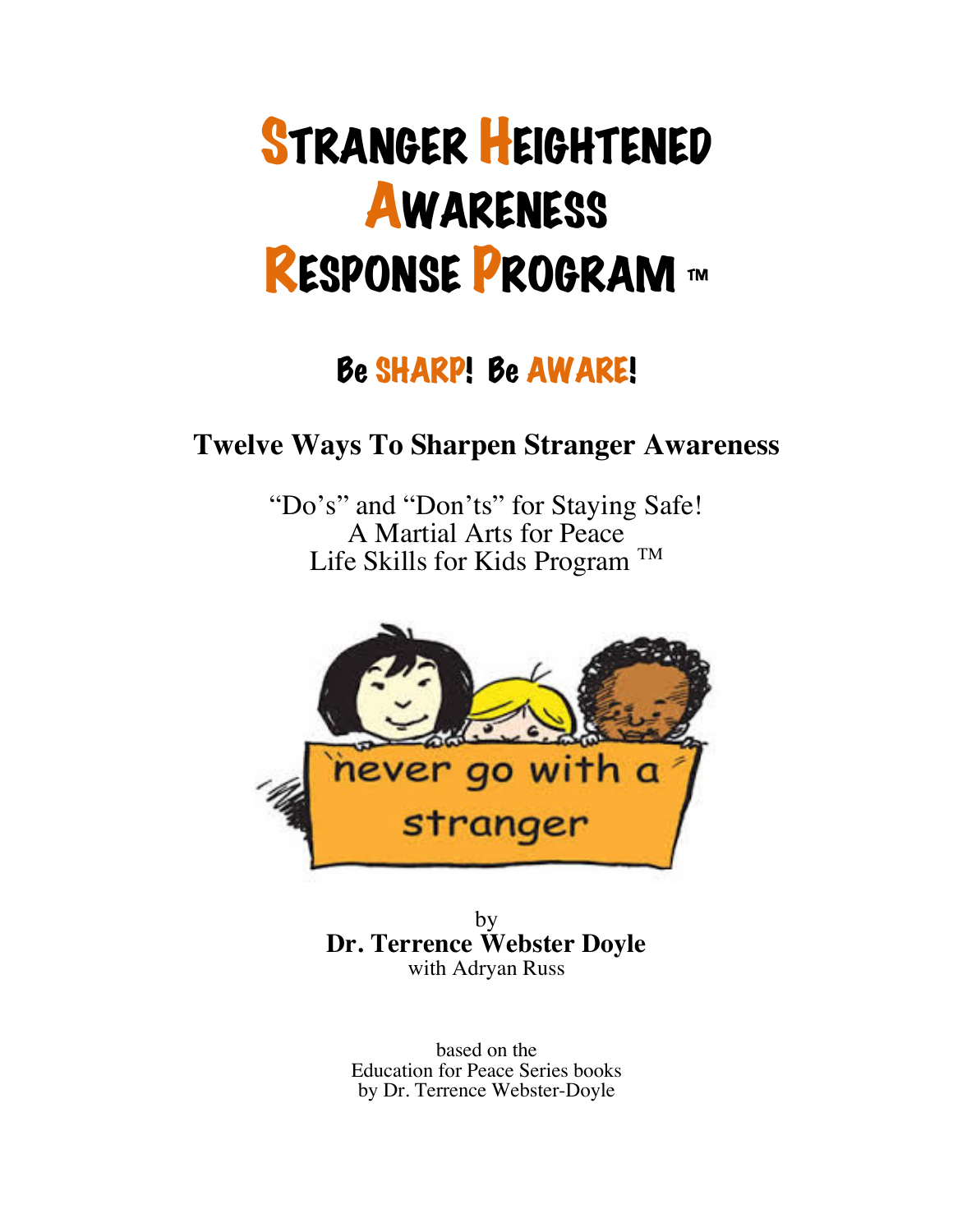

#### **1. Ask students the following questions. Encourage them to give you quick, alert, but** *brief* **answers! You only have 15 minutes per lesson.**

- ❏ What does it mean to be "aware"?
- ❏ Does being aware mean you are observant? Focused on what's going on around you? Living in the moment?
- ❏ What's one way you were aware today?
- ❏ What does it feel like to be aware? Is it hard work? Does it take practice to stay "in the moment" rather than worrying about what happened yesterday or what might happen tomorrow?
- ❏ Does being aware make you feel strong? If so, in what way?

#### **2. Tell students:**

- ▲ Sometimes we get a sense that something near us may be dangerous.
- ▲ That "awareness" usually appears for a good reason. Pay attention to it!
- ▲ It's good to be aware all the time, but when you're in an unfamiliar area, or talking with suspicious strangers, it's especially important.
- ▲ The voice inside us that tells us to beware is usually right! Listen to it! Focus! Be aware!